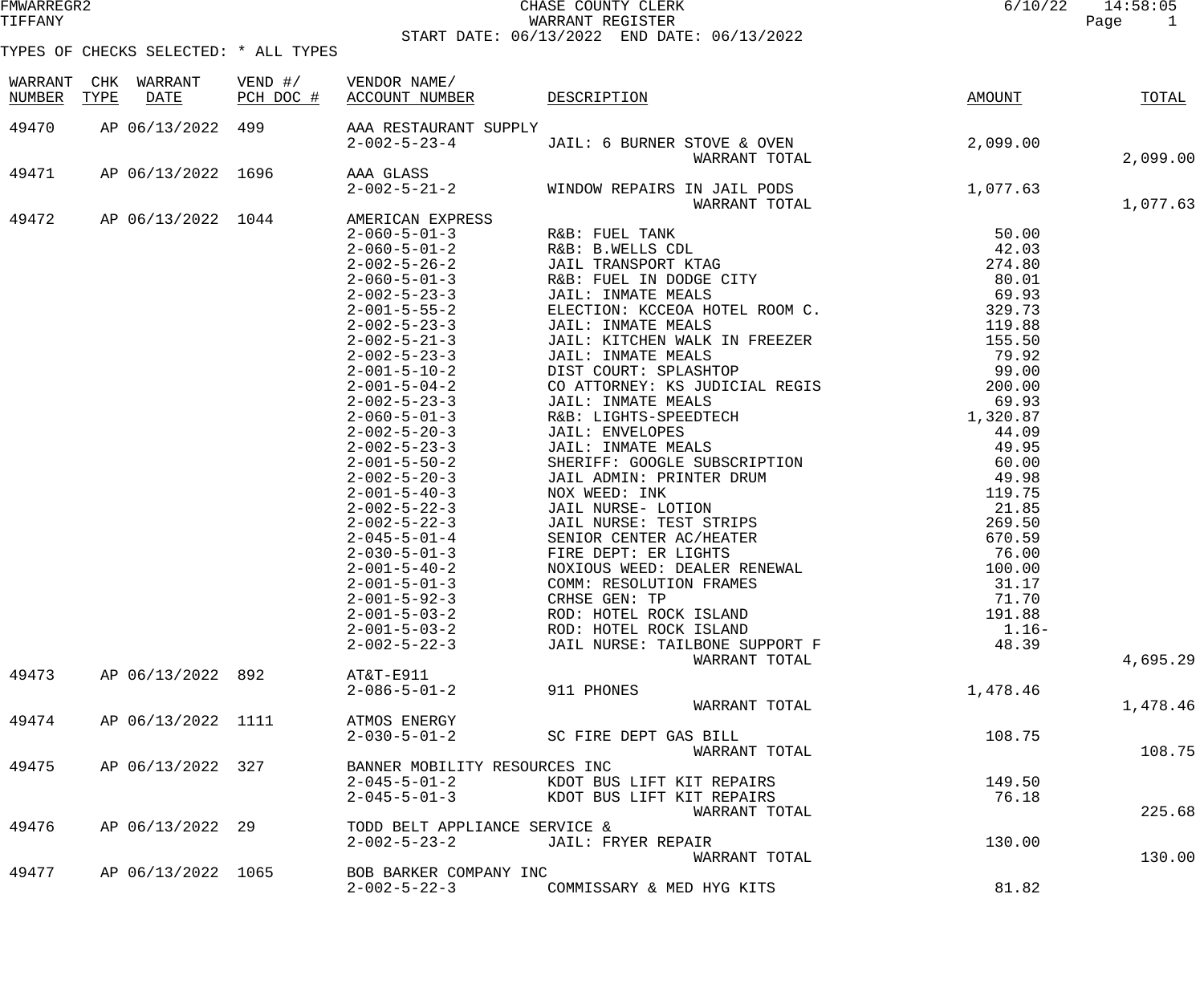| FMWARREGR. |  |  |
|------------|--|--|
| TIFFANY    |  |  |

## CHASE COUNTY CLERK و2011/12 ochase Country Clear (11:58:05<br>Martant Register (12:58:05 Page 2 TIFFANY WARRANT REGISTER Page 2 START DATE: 06/13/2022 END DATE: 06/13/2022

| WARRANT<br>NUMBER | CHK<br>TYPE | WARRANT<br>DATE    | VEND $\#/$<br>PCH DOC # | VENDOR NAME/<br><b>ACCOUNT NUMBER</b>            | DESCRIPTION                   |               | AMOUNT   | TOTAL    |
|-------------------|-------------|--------------------|-------------------------|--------------------------------------------------|-------------------------------|---------------|----------|----------|
|                   |             |                    |                         | $2 - 002 - 5 - 28 - 3$                           | COMMISSARY & MED HYG KITS     | WARRANT TOTAL | 63.84    | 145.66   |
| 49478             |             | AP 06/13/2022 496  |                         | BOLTON, INC                                      |                               |               |          |          |
|                   |             |                    |                         | $2 - 060 - 5 - 01 - 3$                           | FUEL INJECTOR SUPPLY          | WARRANT TOTAL | 180.00   | 180.00   |
| 49479             |             | AP 06/13/2022 116  |                         | CAROLYN BROCK                                    |                               |               |          |          |
|                   |             |                    |                         | $2 - 550 - 5 - 00 - 831$                         | 2023 BUDGET PREP              |               | 110.00   |          |
|                   |             |                    |                         |                                                  |                               | WARRANT TOTAL |          | 110.00   |
| 49480             |             | AP 06/13/2022      | 636                     | CHASE COUNTY FAMILY HEALTH CTR                   |                               |               |          |          |
|                   |             |                    |                         | $2 - 002 - 5 - 22 - 2$                           | DOCTOR VISITS                 | WARRANT TOTAL | 1,040.00 | 1,040.00 |
| 49481             |             | AP 06/13/2022 10   |                         | CHASE COUNTY LEADER NEWS                         |                               |               |          |          |
|                   |             |                    |                         | $2 - 045 - 5 - 01 - 2$                           | KDOT ADVERTISING              |               | 60.00    |          |
|                   |             |                    |                         |                                                  |                               | WARRANT TOTAL |          | 60.00    |
| 49482             |             | AP 06/13/2022      | 583                     | CINTAS- THE UNIFORM PEOPLE                       |                               |               |          |          |
|                   |             |                    |                         | $2 - 002 - 5 - 24 - 2$                           | UNIFORMS FOR THE JAIL         |               | 375.22   |          |
|                   |             |                    |                         |                                                  |                               | WARRANT TOTAL |          | 375.22   |
| 49483             |             | AP 06/13/2022 7    |                         | CITY OF COTTONWOOD FALLS                         |                               |               |          |          |
|                   |             |                    |                         | $2 - 012 - 5 - 01 - 2$                           | FIREWORKS DISPLAY DONATION    |               | 1,200.00 |          |
| 49484             |             | AP 06/13/2022 3575 |                         |                                                  |                               | WARRANT TOTAL |          | 1,200.00 |
|                   |             |                    |                         | CLASSIC VENDING<br>$2 - 001 - 5 - 06 - 2$        | WATER                         |               | 22.00    |          |
|                   |             |                    |                         |                                                  |                               | WARRANT TOTAL |          | 22.00    |
| 49485             |             | AP 06/13/2022      | 292                     | CLINE AUTO SUPPLY INC                            |                               |               |          |          |
|                   |             |                    |                         | $2 - 060 - 5 - 01 - 3$                           | PARTS/SHOP SUPPLY             |               | 116.98   |          |
|                   |             |                    |                         | $2 - 060 - 5 - 01 - 3$                           | PARTS/SHOP SUPPLY             |               | 248.00   |          |
|                   |             |                    |                         | $2 - 060 - 5 - 01 - 3$                           | PARTS/SHOP SUPPLY             |               | 37.06    |          |
|                   |             |                    |                         | $2 - 060 - 5 - 01 - 3$                           | PARTS/SHOP SUPPLY             |               | 55.78    |          |
|                   |             |                    |                         | $2 - 060 - 5 - 01 - 3$                           | PARTS/SHOP SUPPLY             |               | 48.38    |          |
|                   |             |                    |                         | $2 - 060 - 5 - 01 - 3$<br>$2 - 060 - 5 - 01 - 3$ | PARTS/SHOP SUPPLY             |               | 20.12    |          |
|                   |             |                    |                         |                                                  | PARTS/SHOP SUPPLY             | WARRANT TOTAL | 75.98    | 602.30   |
| 49486             |             | AP 06/13/2022      | 325                     | COCA-COLA                                        |                               |               |          |          |
|                   |             |                    |                         | $2 - 002 - 5 - 28 - 3$                           | JAIL COMMISSARY COKE PRODUCTS |               | 577.00   |          |
|                   |             |                    |                         | $2 - 002 - 5 - 28 - 3$                           | JAIL: SODA POP                |               | 563.00   |          |
|                   |             |                    |                         |                                                  |                               | WARRANT TOTAL |          | 1,140.00 |
| 49487             |             | AP 06/13/2022 486  |                         | COMBINED PUBLIC COMMUNICATIONS                   |                               |               |          |          |
|                   |             |                    |                         | $2 - 002 - 5 - 00 - 827$                         | PHONE CARDS                   |               | 5,597.23 |          |
|                   |             |                    |                         |                                                  |                               | WARRANT TOTAL |          | 5,597.23 |
| 49488             |             | AP 06/13/2022 1982 |                         | COMPLIANCE ONE<br>$2 - 060 - 5 - 01 - 2$         | <b>DOT</b>                    |               | 181.25   |          |
|                   |             |                    |                         |                                                  |                               | WARRANT TOTAL |          | 181.25   |
| 49489             |             | AP 06/13/2022 837  |                         | CPI TECHNOLOGIES (STL)                           |                               |               |          |          |
|                   |             |                    |                         | $2 - 002 - 5 - 24 - 2$                           | JAIL COPIER CONTRACT          |               | 111.58   |          |
|                   |             |                    |                         |                                                  |                               | WARRANT TOTAL |          | 111.58   |
| 49490             |             | AP 06/13/2022 848  |                         | CPI TECHNOLOGIES                                 | (SFLD)                        |               |          |          |
|                   |             |                    |                         | $2 - 002 - 5 - 24 - 2$                           | JAIL COPY OVERAGES            |               | 178.75   |          |
|                   |             |                    |                         |                                                  |                               | WARRANT TOTAL |          | 178.75   |
| 49491             |             | AP 06/13/2022 1969 |                         | CRAWFORD SUPPLY COMPANY                          |                               |               |          |          |
|                   |             |                    |                         | $2 - 002 - 5 - 28 - 3$                           | COMMISSARY                    |               | 129.60   | 129.60   |
|                   |             |                    |                         |                                                  |                               | WARRANT TOTAL |          |          |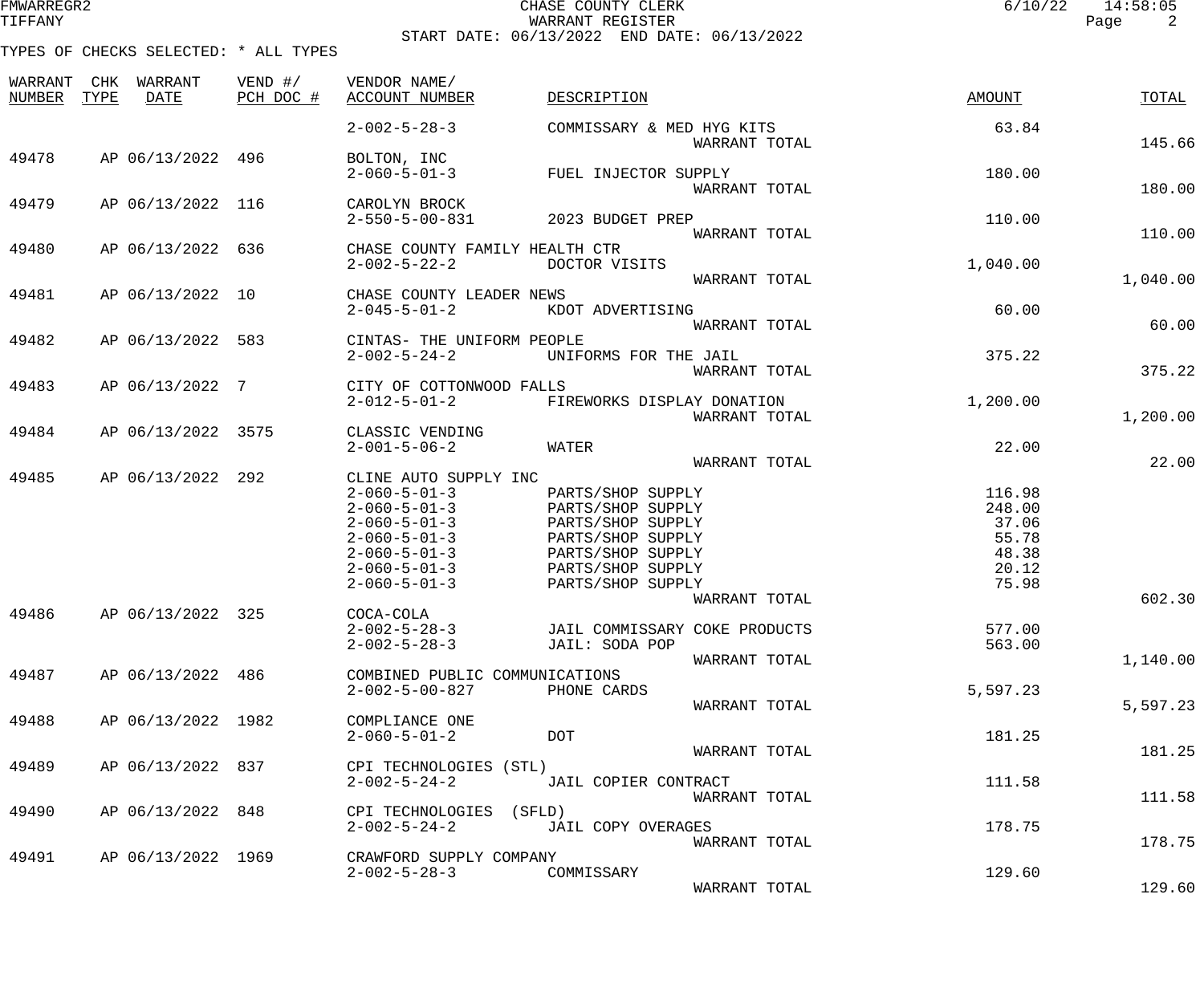### FMWARREGR2 CHASE COUNTY CLERK 6/10/22 14:58:05 WARRANT REGISTER START DATE: 06/13/2022 END DATE: 06/13/2022

| WARRANT<br><b>NUMBER</b> | CHK<br>TYPE | WARRANT<br><b>DATE</b> | VEND $\#/$<br>PCH DOC # | VENDOR NAME/<br>ACCOUNT NUMBER | DESCRIPTION                     | AMOUNT    | TOTAL     |
|--------------------------|-------------|------------------------|-------------------------|--------------------------------|---------------------------------|-----------|-----------|
|                          |             |                        |                         |                                |                                 |           |           |
| 49492                    |             | AP 06/13/2022 23       |                         | CROSSBAR ELECTRONIC CIGARETTES |                                 |           |           |
|                          |             |                        |                         | $2 - 002 - 5 - 28 - 3$         | E-CIG FOR COMMISSARY            | 1,600.00  |           |
| 49493                    |             | AP 06/13/2022 942      |                         | DOLLAR GENERAL MSC-410526      | WARRANT TOTAL                   |           | 1,600.00  |
|                          |             |                        |                         | $2 - 001 - 5 - 92 - 3$         | COURTHOUSE SUPPLIES             | 33.20     |           |
|                          |             |                        |                         | $2 - 001 - 5 - 05 - 3$         | COURTHOUSE SUPPLIES             | 5.00      |           |
|                          |             |                        |                         | $2 - 002 - 5 - 21 - 3$         | <b>JAIL SUPPLIES</b>            | 11.55     |           |
|                          |             |                        |                         | $2 - 002 - 5 - 22 - 3$         | <b>JAIL SUPPLIES</b>            | 11.70     |           |
|                          |             |                        |                         | $2 - 002 - 5 - 23 - 3$         | <b>JAIL SUPPLIES</b>            | 3.90      |           |
|                          |             |                        |                         | $2 - 002 - 5 - 25 - 3$         | <b>JAIL SUPPLIES</b>            | 172.10    |           |
|                          |             |                        |                         | $2 - 002 - 5 - 28 - 3$         | <b>JAIL SUPPLIES</b>            | 52.70     |           |
|                          |             |                        |                         | $2 - 001 - 5 - 51 - 3$         | EMS FACILITY SUPPLIES           | 37.80     |           |
|                          |             |                        |                         |                                | WARRANT TOTAL                   |           | 327.95    |
| 49494                    |             | AP 06/13/2022 1172     |                         | ANDREW DURBIN                  |                                 |           |           |
|                          |             |                        |                         | $2 - 001 - 5 - 52 - 2$         | REIMBURSEMENT FOR APPRAISAL CO  | 163.44    |           |
|                          |             |                        |                         | $2 - 001 - 5 - 52 - 2$         | REIMBURSEMENT FOR APPRAISAL CO  | 118.54    |           |
|                          |             |                        |                         | $2 - 001 - 5 - 52 - 2$         | REIMBURSEMENT FOR APPRAISAL CO  | 44.90     |           |
|                          |             |                        |                         |                                | WARRANT TOTAL                   |           | 326.88    |
| 49495                    |             | AP 06/13/2022 102      |                         | COLUMN, PBC                    |                                 |           |           |
|                          |             |                        |                         | $2 - 001 - 5 - 55 - 2$         | 2022 PRIMARY ELECTION PUBLICAT  | 38.23     |           |
|                          |             |                        |                         | $2 - 001 - 5 - 55 - 2$         | 2022 PRIMARY ELECTION PUBLICAT  | 76.48     |           |
|                          |             |                        |                         |                                | WARRANT TOTAL                   |           | 114.71    |
| 49496                    |             | AP 06/13/2022 1085     |                         | EVCO WHOLESALE FOOD CORP       |                                 |           |           |
|                          |             |                        |                         | $2 - 002 - 5 - 23 - 3$         | FOODS, MEATS, VEGGIES & COMMIS  | 10,594.98 |           |
|                          |             |                        |                         | $2 - 002 - 5 - 28 - 3$         | FOODS, MEATS, VEGGIES & COMMIS  | 927.69    |           |
|                          |             |                        |                         | $2 - 002 - 5 - 21 - 3$         | FOOD, MEATS, VEGGIES, COMMISSA  | 562.50    |           |
|                          |             |                        |                         | $2 - 002 - 5 - 23 - 3$         | FOOD, MEATS, VEGGIES, COMMISSA  | 3,981.29  |           |
|                          |             |                        |                         | $2 - 002 - 5 - 28 - 3$         | FOOD, MEATS, VEGGIES, COMMISSA  | 506.25    |           |
|                          |             |                        |                         |                                | WARRANT TOTAL                   |           | 16,572.71 |
| 49497                    |             | AP 06/13/2022 9        |                         | EVERGY                         |                                 |           |           |
|                          |             |                        |                         | $2 - 030 - 5 - 01 - 2$         | CP FIRE ELECTRIC BILL           | 33.09     |           |
|                          |             |                        |                         | $2 - 030 - 5 - 01 - 2$         | CP FIRE ELECTRIC BILL           | 24.44     |           |
|                          |             |                        |                         |                                | WARRANT TOTAL                   |           | 57.53     |
| 49498                    |             | AP 06/13/2022 1179     |                         | FIDLAR TECHNOLOGIES            |                                 |           |           |
|                          |             |                        |                         | $2 - 350 - 5 - 00 - 831$       | MEDIA CONVERSION FOR ROD        | 35,406.79 |           |
|                          |             |                        |                         |                                | WARRANT TOTAL                   |           | 35,406.79 |
| 49499                    |             | AP 06/13/2022 40       |                         | FLINT HILLS RECA               |                                 |           |           |
|                          |             |                        |                         | $2 - 030 - 5 - 01 - 2$         | MFG ELECTRIC BILL               | 47.06     |           |
|                          |             |                        |                         |                                | WARRANT TOTAL                   |           | 47.06     |
| 49500                    |             | AP 06/13/2022 3183     |                         | FLINT HILLS TOWING INC         |                                 |           |           |
|                          |             |                        |                         | $2 - 060 - 5 - 01 - 2$         | TOW FOR 105                     | 250.00    |           |
|                          |             |                        |                         |                                | WARRANT TOTAL                   |           | 250.00    |
| 49501                    |             | AP 06/13/2022 925      |                         | FOLEY INDUSTRIES               |                                 |           |           |
|                          |             |                        |                         | $2 - 060 - 5 - 01 - 2$         | SERVICE ON 416<br>WARRANT TOTAL | 312.88    | 312.88    |
| 49502                    |             | AP 06/13/2022          | 280                     | HILAND DAIRY FOODS             |                                 |           |           |
|                          |             |                        |                         | $2 - 002 - 5 - 23 - 3$         | JAIL: MILK                      | 365.40    |           |
|                          |             |                        |                         |                                | WARRANT TOTAL                   |           | 365.40    |
| 49503                    |             | AP 06/13/2022 353      |                         | <b>IDEATEK TELECOM</b>         |                                 |           |           |
|                          |             |                        |                         | $2 - 001 - 5 - 06 - 2$         | PHONE & INTERNET                | 1,200.22  |           |
|                          |             |                        |                         | $2 - 001 - 5 - 52 - 2$         | PHONE & INTERNET                | 80.89     |           |
|                          |             |                        |                         |                                |                                 |           |           |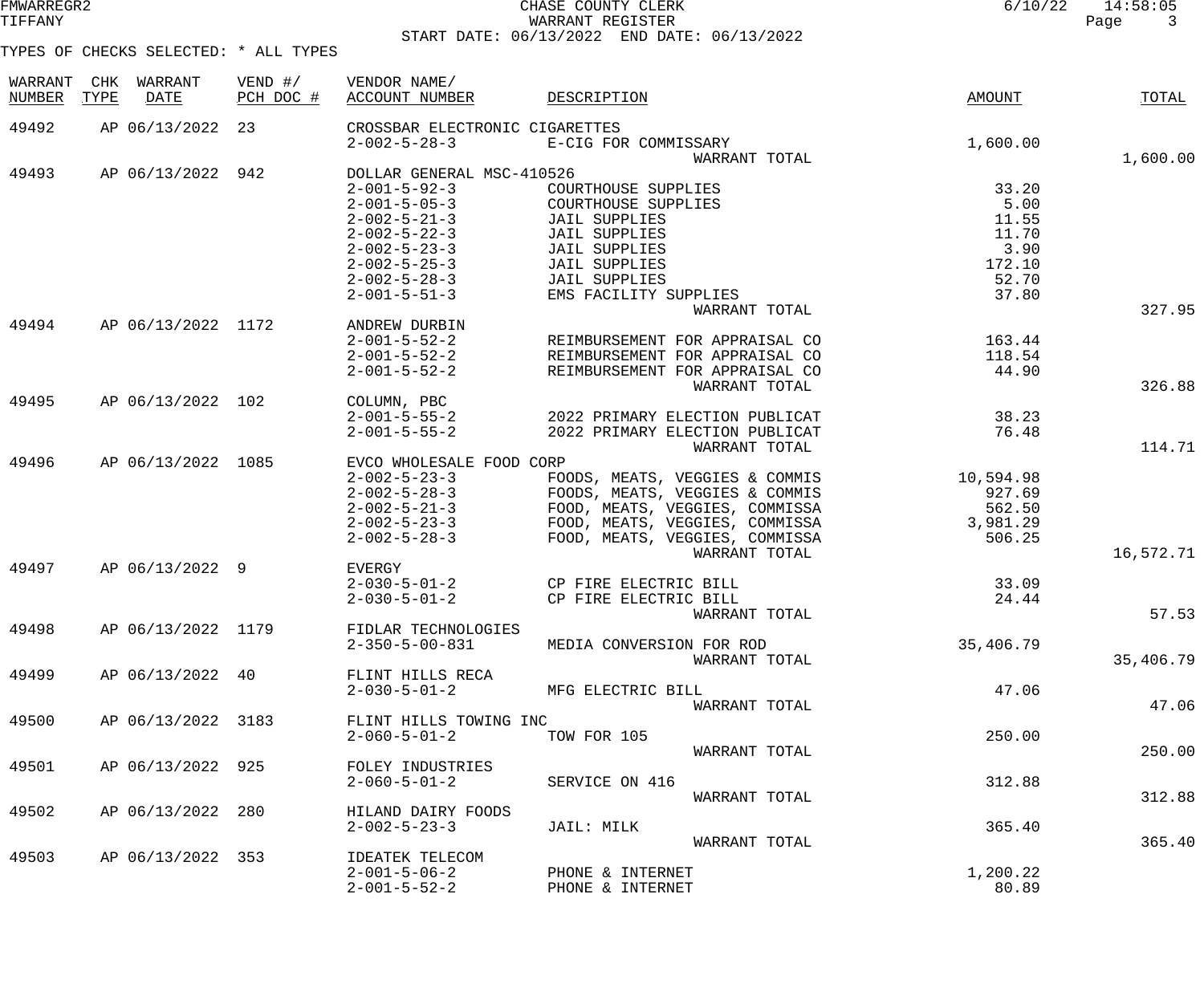## FMWARREGR2 CHASE COUNTY CLERK 6/10/22 14:58:05 WARRANT REGISTER START DATE: 06/13/2022 END DATE: 06/13/2022

| WARRANT | CHK  | WARRANT            | VEND $\#/$ | VENDOR NAME/                   |                           |               |          |
|---------|------|--------------------|------------|--------------------------------|---------------------------|---------------|----------|
| NUMBER  | TYPE | <b>DATE</b>        | PCH DOC #  | <b>ACCOUNT NUMBER</b>          | DESCRIPTION               | <b>AMOUNT</b> | TOTAL    |
|         |      |                    |            |                                |                           |               |          |
|         |      |                    |            | $2 - 001 - 5 - 10 - 2$         | PHONE & INTERNET          | 80.89         |          |
|         |      |                    |            | $2 - 001 - 5 - 04 - 2$         | PHONE & INTERNET          | 80.89         |          |
|         |      |                    |            | $2 - 001 - 5 - 01 - 2$         | PHONE & INTERNET          | 80.89         |          |
|         |      |                    |            | $2 - 001 - 5 - 03 - 2$         | PHONE & INTERNET          | 80.89         |          |
|         |      |                    |            | $2 - 001 - 5 - 05 - 2$         | PHONE & INTERNET          | 80.89         |          |
|         |      |                    |            | $2 - 035 - 5 - 01 - 2$         | PHONE & INTERNET          | 80.89         |          |
|         |      |                    |            | $2 - 924 - 5 - 00 - 830$       | PHONE & INTERNET          | 80.89         |          |
|         |      |                    |            | $2 - 060 - 5 - 01 - 2$         | PHONE & INTERNET          | 138.36        |          |
|         |      |                    |            | $2 - 001 - 5 - 51 - 2$         | PHONE & INTERNET          | 114.19        |          |
|         |      |                    |            | $2 - 001 - 5 - 40 - 2$         | PHONE & INTERNET          | 107.43        |          |
|         |      |                    |            | $2 - 002 - 5 - 24 - 2$         | PHONE & INTERNET          | 1,676.86      |          |
|         |      |                    |            | $2 - 002 - 5 - 22 - 2$         | PHONE & INTERNET          | 106.30        |          |
|         |      |                    |            | $2 - 001 - 5 - 70 - 829$       | PHONE & INTERNET          | 185.00        |          |
|         |      |                    |            | $2 - 045 - 5 - 01 - 2$         | PHONE & INTERNET          | 158.62        |          |
|         |      |                    |            |                                | WARRANT TOTAL             |               | 4,334.10 |
| 49504   |      | AP 06/13/2022 3451 |            | KA-COMM., INC                  |                           |               |          |
|         |      |                    |            | $2 - 002 - 5 - 24 - 3$         | RADIOS FOR JAILERS        | 3,663.00      |          |
|         |      |                    |            |                                | WARRANT TOTAL             |               | 3,663.00 |
| 49505   |      | AP 06/13/2022      | 580        | KANSAS DRUG TESTING INC        |                           |               |          |
|         |      |                    |            | $2 - 002 - 5 - 23 - 2$         | JAIL DRUG TESTING         | 90.00         |          |
|         |      |                    |            | $2 - 002 - 5 - 24 - 2$         | JAIL DRUG TESTING         | 360.00        |          |
|         |      |                    |            | $2 - 002 - 5 - 26 - 2$         | JAIL DRUG TESTING         | 45.00         |          |
|         |      |                    |            |                                | WARRANT TOTAL             |               | 495.00   |
| 49506   |      | AP 06/13/2022      | 697        | KANSAS ASSOCIATION OF COUNTIES |                           |               |          |
|         |      |                    |            | $2 - 001 - 5 - 03 - 2$         | KAC REGISTRATION FOR ROD  | 425.00        |          |
|         |      |                    |            |                                | WARRANT TOTAL             |               | 425.00   |
| 49507   |      | AP 06/13/2022      | 22         | KANSAS GRAPHICS INC            |                           |               |          |
|         |      |                    |            | $2 - 060 - 5 - 01 - 3$         |                           |               |          |
|         |      |                    |            |                                | TRUCK DECALS 117          | 66.00         |          |
|         |      |                    |            | $2 - 001 - 5 - 10 - 3$         | DC: WINDOW ENVELOPES      | 64.83         |          |
|         |      |                    |            |                                | WARRANT TOTAL             |               | 130.83   |
| 49508   |      | AP 06/13/2022 1738 |            | KEEFE SUPPLY COMPANY INC       |                           |               |          |
|         |      |                    |            | $2 - 002 - 5 - 28 - 3$         | COMMISSARY                | 488.28        |          |
|         |      |                    |            |                                | WARRANT TOTAL             |               | 488.28   |
| 49509   |      | AP 06/13/2022 152  |            | LIFE-ASSIST                    |                           |               |          |
|         |      |                    |            | $2 - 001 - 5 - 51 - 3$         | EMS PATIENT CARE SUPPLIES | 78.82         |          |
|         |      |                    |            |                                | WARRANT TOTAL             |               | 78.82    |
| 49510   |      | AP 06/13/2022 3185 |            | LONGBINE AUTO PLAZA            |                           |               |          |
|         |      |                    |            | $2 - 060 - 5 - 01 - 3$         | HOSE FOR 117              | 99.50         |          |
|         |      |                    |            |                                | WARRANT TOTAL             |               | 99.50    |
| 49511   |      | AP 06/13/2022 1213 |            | LYON COUNTY SHERIFF'S DEPT.    |                           |               |          |
|         |      |                    |            | $2 - 002 - 5 - 24 - 2$         | CC INMATE HOUSING         | 1,395.00      |          |
|         |      |                    |            | $2 - 002 - 5 - 24 - 2$         | CC INMATE HOUSING         | 270.00        |          |
|         |      |                    |            |                                | WARRANT TOTAL             |               | 1,665.00 |
| 49512   |      | AP 06/13/2022 122  |            | MCKESSON MEDICAL-SURGICAL      |                           |               |          |
|         |      |                    |            | $2 - 002 - 5 - 22 - 3$         | JAIL MEDICAL SUPPLIES     | 806.26        |          |
|         |      |                    |            |                                | WARRANT TOTAL             |               | 806.26   |
| 49513   |      | AP 06/13/2022 17   |            | NAVRAT'S                       |                           |               |          |
|         |      |                    |            | $2 - 001 - 5 - 02 - 3$         | OFFICE CHAIR- TREASURER   | 557.00        |          |
|         |      |                    |            |                                | WARRANT TOTAL             |               | 557.00   |
| 49514   |      | AP 06/13/2022      | 187        | NEENAN COMPANY                 |                           |               |          |
|         |      |                    |            | $2 - 002 - 5 - 21 - 3$         | <b>JAIL REPAIRS</b>       | 66.78         |          |
|         |      |                    |            |                                |                           |               |          |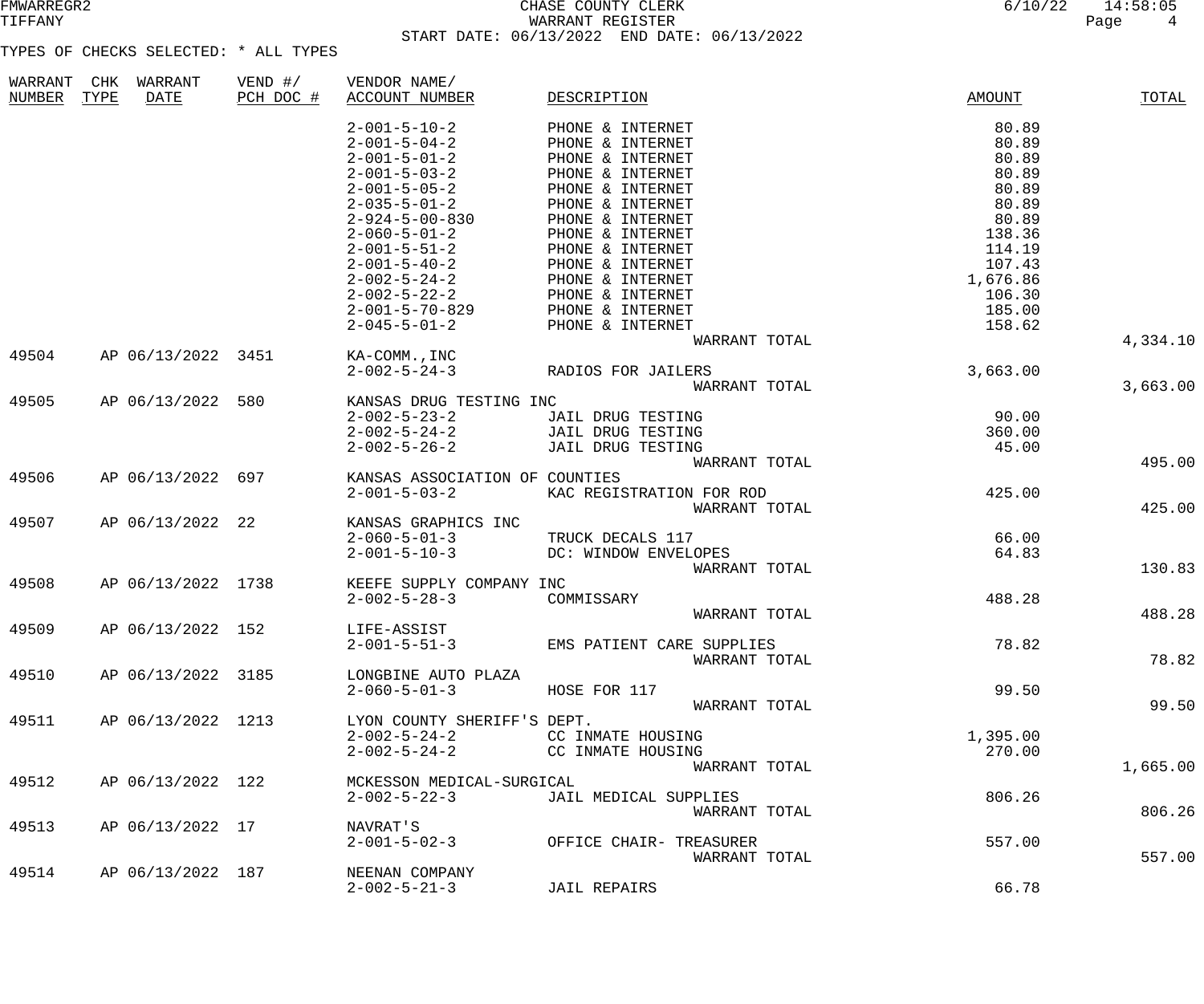| CHASE COUNTY CLERK                          | 6/10/22 | 14:58:05 |  |
|---------------------------------------------|---------|----------|--|
| WARRANT REGISTER                            |         | Page     |  |
| START DATE: 06/13/2022 END DATE: 06/13/2022 |         |          |  |

TYPES OF CHECKS SELECTED: \* ALL TYPES

FMWARREGR2 CHASE COUNTY CLERK 6/10/22 14:58:05

| WARRANT<br>NUMBER | WARRANT<br>CHK<br>TYPE<br><b>DATE</b> | VEND $\#/$<br>PCH DOC # | VENDOR NAME/<br>ACCOUNT NUMBER                                                                                                                                                                                                                 | DESCRIPTION                                                                                                                                                                   | AMOUNT                                                        | TOTAL    |
|-------------------|---------------------------------------|-------------------------|------------------------------------------------------------------------------------------------------------------------------------------------------------------------------------------------------------------------------------------------|-------------------------------------------------------------------------------------------------------------------------------------------------------------------------------|---------------------------------------------------------------|----------|
|                   |                                       |                         |                                                                                                                                                                                                                                                | WARRANT TOTAL                                                                                                                                                                 |                                                               | 66.78    |
| 49515             | AP 06/13/2022 743                     |                         | PHOENIX SUPPLY<br>$2 - 002 - 5 - 22 - 3$<br>$2 - 002 - 5 - 24 - 3$<br>$2 - 002 - 5 - 28 - 3$                                                                                                                                                   | JAIL HYG KITS, PILLOWS, COMMIS<br>JAIL HYG KITS, PILLOWS, COMMIS<br>JAIL HYG KITS, PILLOWS, COMMIS                                                                            | 1,155.35<br>1,308.49<br>258.43                                |          |
| 49516             | AP 06/13/2022 3348                    |                         | PRIER TIRE SUPPLY, INC                                                                                                                                                                                                                         | WARRANT TOTAL                                                                                                                                                                 |                                                               | 2,722.27 |
|                   |                                       |                         | $2 - 060 - 5 - 01 - 3$                                                                                                                                                                                                                         | R&B SUPPLY<br>WARRANT TOTAL                                                                                                                                                   | 118.85                                                        | 118.85   |
| 49517             | AP 06/13/2022 88                      |                         | MARK ROBERTSON<br>$2 - 002 - 5 - 22 - 2$                                                                                                                                                                                                       | IT SUPPORT- MEDICAL CART COMPU                                                                                                                                                | 58.00                                                         |          |
| 49518             | AP 06/13/2022 3362                    |                         | ROLLING PRAIRIE<br>$2 - 060 - 5 - 01 - 2$                                                                                                                                                                                                      | WARRANT TOTAL<br>FILTER CLEANING                                                                                                                                              | 40.70                                                         | 58.00    |
|                   |                                       |                         |                                                                                                                                                                                                                                                | WARRANT TOTAL                                                                                                                                                                 |                                                               | 40.70    |
| 49519             | AP 06/13/2022 3714                    |                         | ROTO ROOTER<br>$2 - 002 - 5 - 21 - 2$                                                                                                                                                                                                          | C-5 ROOTER SERVICE (STOOL)<br>WARRANT TOTAL                                                                                                                                   | 125.00                                                        | 125.00   |
| 49520             | AP 06/13/2022 1500                    |                         | SAM'S CLUB MC/SYNCB<br>$2 - 002 - 5 - 28 - 3$                                                                                                                                                                                                  | COMMISSARY                                                                                                                                                                    | 699.57                                                        |          |
| 49521             | AP 06/13/2022 71                      |                         | SCRIBNER INSURANCE AGENCY                                                                                                                                                                                                                      | WARRANT TOTAL                                                                                                                                                                 |                                                               | 699.57   |
|                   |                                       |                         | $2 - 001 - 5 - 19 - 2$                                                                                                                                                                                                                         | 2014 POLARIS RANGER ADDED<br>WARRANT TOTAL                                                                                                                                    | 43.00                                                         | 43.00    |
| 49522             | AP 06/13/2022 842                     |                         | SMART VENDING SERVICES<br>$2 - 002 - 5 - 28 - 3$                                                                                                                                                                                               | COMMISSARY- NIC POUCHES                                                                                                                                                       | 1,082.31                                                      |          |
|                   |                                       |                         |                                                                                                                                                                                                                                                | WARRANT TOTAL                                                                                                                                                                 |                                                               | 1,082.31 |
| 49523             | AP 06/13/2022 34                      |                         | STAR PROGRAMMING<br>$2 - 060 - 5 - 01 - 2$                                                                                                                                                                                                     | BRIDGE LAYER<br>WARRANT TOTAL                                                                                                                                                 | 2,250.00                                                      | 2,250.00 |
| 49524             | AP 06/13/2022                         | 700                     | TBS ELECTRONICS, INC                                                                                                                                                                                                                           |                                                                                                                                                                               |                                                               |          |
|                   |                                       |                         | $2 - 060 - 5 - 01 - 3$                                                                                                                                                                                                                         | RADIOS<br>WARRANT TOTAL                                                                                                                                                       | 711.00                                                        | 711.00   |
| 49525             | AP 06/13/2022                         | 421                     | THE HOME DEPOT PRO                                                                                                                                                                                                                             |                                                                                                                                                                               |                                                               |          |
|                   |                                       |                         | $2 - 002 - 5 - 21 - 3$                                                                                                                                                                                                                         | JAIL PAPER PRODUCTS<br>WARRANT TOTAL                                                                                                                                          | 578.50                                                        | 578.50   |
| 49526             | AP 06/13/2022 3599                    |                         | U.S. FOODSERVICE<br>$2 - 002 - 5 - 23 - 3$<br>$2 - 002 - 5 - 23 - 3$<br>$2 - 002 - 5 - 28 - 3$                                                                                                                                                 | FOOD, MEATS, VEGGIES<br>FOOD, MEATS, COMMISSARY<br>FOOD, MEATS, COMMISSARY                                                                                                    | 1,249.15<br>1,412.10<br>25.54                                 |          |
| 49527             | AP 06/13/2022 209                     |                         | UNDERGROUND VAULTS & STORAGE<br>$2 - 001 - 5 - 03 - 2$<br>$2 - 001 - 5 - 04 - 2$<br>$2 - 001 - 5 - 05 - 2$<br>$2 - 001 - 5 - 10 - 2$<br>$2 - 001 - 5 - 52 - 2$<br>$2 - 924 - 5 - 00 - 830$<br>$2 - 060 - 5 - 01 - 2$<br>$2 - 002 - 5 - 20 - 2$ | WARRANT TOTAL<br>SHREDDER SERVICE<br>SHREDDER SERVICE<br>SHREDDER SERVICE<br>SHREDDER SERVICE<br>SHREDDER SERVICE<br>SHREDDER SERVICE<br>SHREDDER SERVICE<br>SHREDDER SERVICE | 7.15<br>7.14<br>7.14<br>7.15<br>7.14<br>7.14<br>7.14<br>25.00 | 2,686.79 |
|                   |                                       |                         |                                                                                                                                                                                                                                                | WARRANT TOTAL                                                                                                                                                                 |                                                               | 75.00    |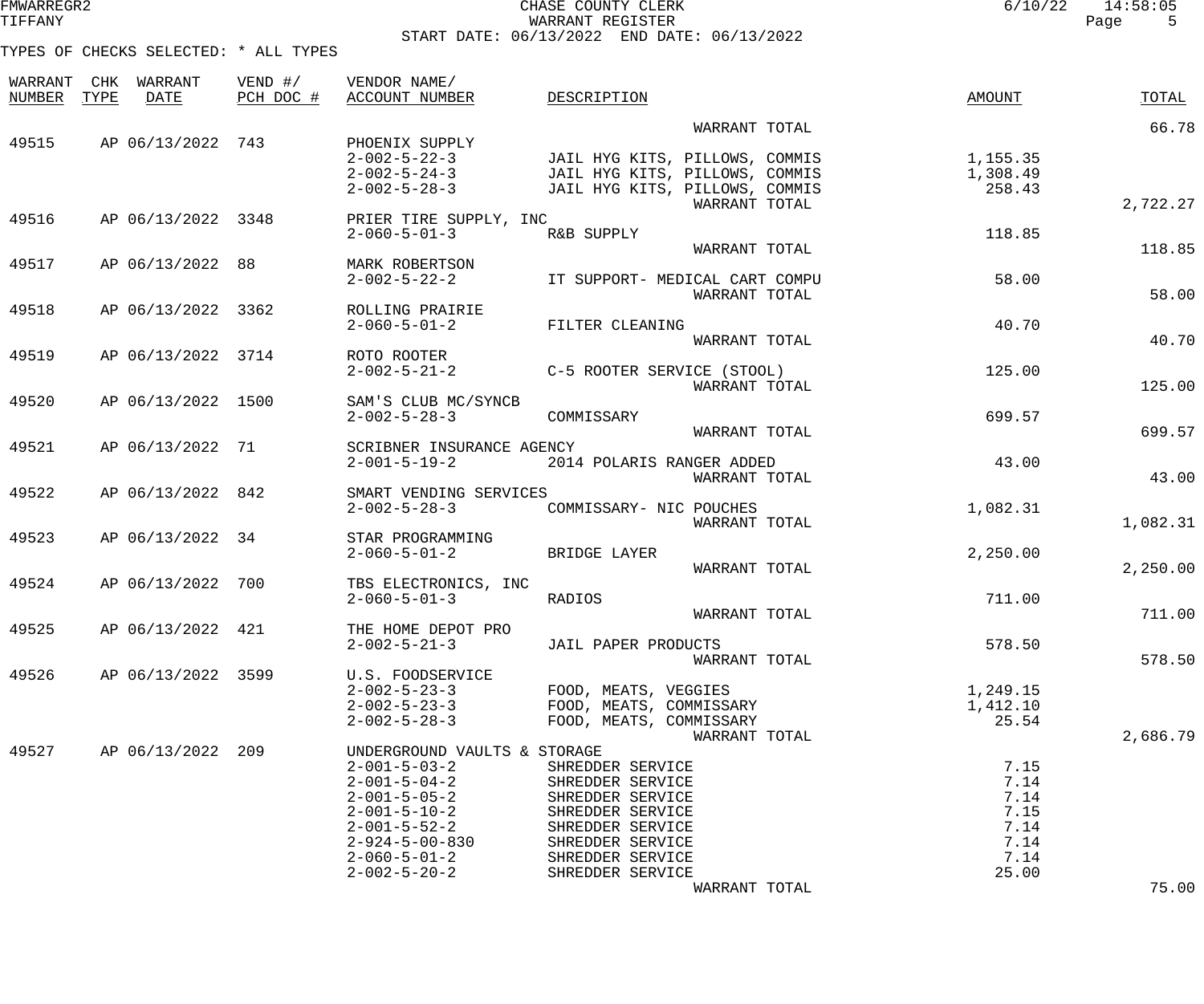| FMWARREGR2        |             |                  |                                       |                                            | CHASE COUNTY CLERK                             | 6/10/22       | 14:58:05   |
|-------------------|-------------|------------------|---------------------------------------|--------------------------------------------|------------------------------------------------|---------------|------------|
| TIFFANY           |             |                  |                                       |                                            | WARRANT REGISTER                               |               | Page<br>6  |
|                   |             |                  |                                       |                                            | START DATE: 06/13/2022 END DATE: 06/13/2022    |               |            |
|                   |             |                  | TYPES OF CHECKS SELECTED: * ALL TYPES |                                            |                                                |               |            |
| WARRANT<br>NUMBER | CHK<br>TYPE | WARRANT<br>DATE  | $VEND$ #/<br>PCH DOC #                | VENDOR NAME/<br>ACCOUNT NUMBER             | DESCRIPTION                                    | <b>AMOUNT</b> | TOTAL      |
| 49528             |             | AP 06/13/2022    | 924                                   | VERIZON WIRELESS<br>$2 - 001 - 5 - 51 - 2$ | EMS PHONES                                     | 118.41        |            |
|                   |             |                  |                                       | $2 - 002 - 5 - 26 - 2$                     | JAIL TRANSPORT<br>CELL PHONES<br>WARRANT TOTAL | 99.92         | 218.33     |
| 49529             |             | AP 06/13/2022 75 |                                       | WILLIAMS SERVICE INC                       |                                                |               |            |
|                   |             |                  |                                       | $2 - 060 - 5 - 01 - 3$                     | REPAIRS ON 112<br>WARRANT TOTAL                | 5,967.86      | 5,967.86   |
|                   |             |                  |                                       |                                            | GRAND TOTAL                                    |               | 106,457.06 |